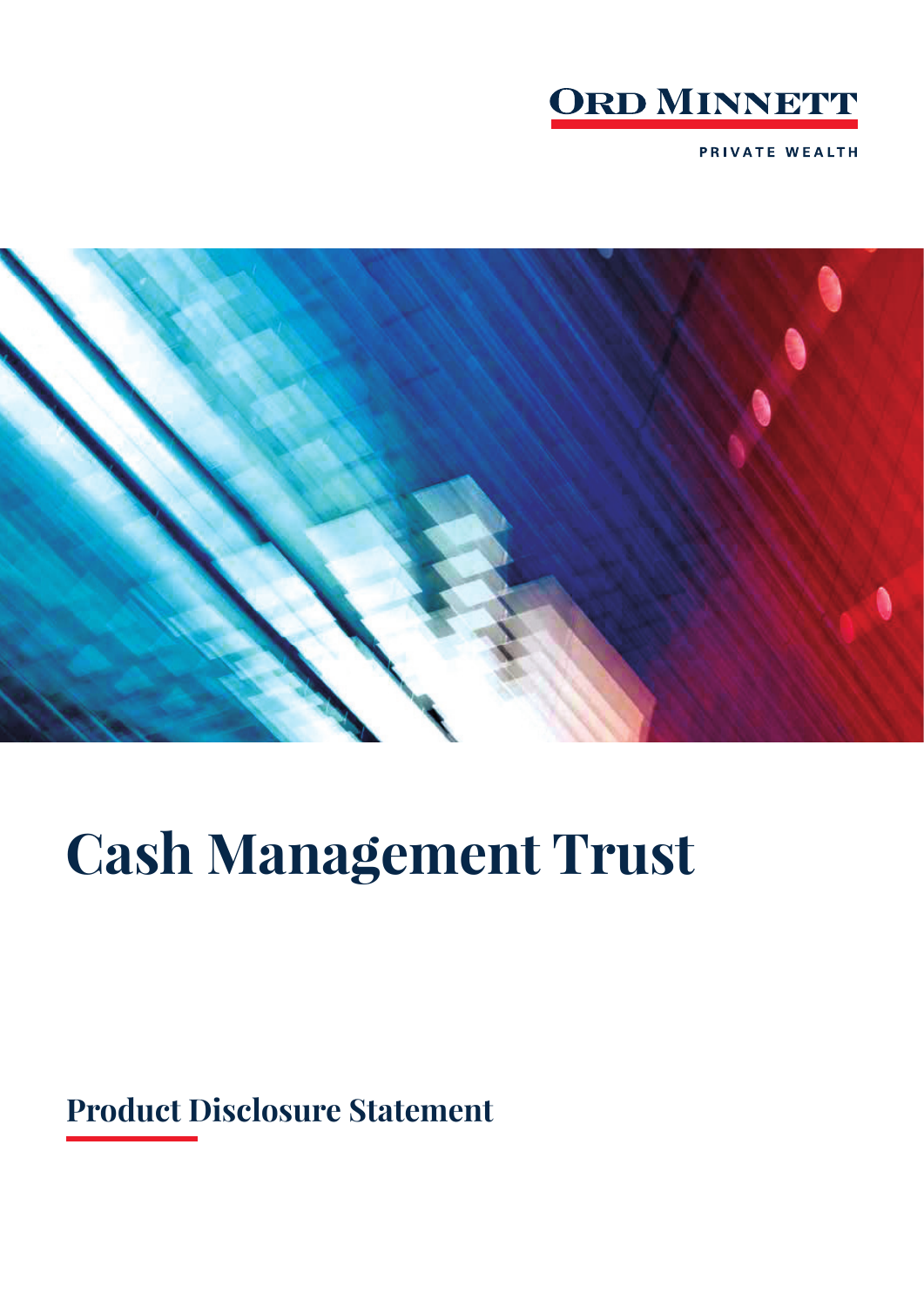# Ord Minnett Cash Management Trust Product Disclosure Statement

This Product Disclosure Statement (PDS) is issued by Ord Minnett Management Limited ABN 55 002 262 240, AFSL 237123 (in this PDS 'Ord Minnett Management', 'we', 'us' or 'our'), the responsible entity of the Ord Minnett Cash Management Trust ARSN 090 714 588 (Fund). This PDS is dated 22 June 2012.

# **Contents**

- 1 About Ord Minnett Management
- 2 How the Fund works
- 3 Benefits of investing in the Fund
- 4 Risks of managed investment schemes
- 5 How we invest your money
- 6 Fees and costs
- 7 How managed investment schemes are taxed
- 8 How to apply

This PDS is a summary of significant information and contains a number of references to important information that is taken to also form part of this PDS ('incorporated information'). You should consider this PDS (including the incorporated information before making a decision about the Fund.

The information provided in this PDS is general information only and does not take into account your personal financial situation or needs. You should therefore obtain financial advice that is tailored to your personal financial situation or needs.

Information in this PDS may change from time to time and where the changes are not materially adverse to investors, the information may be updated on the Ord Minnett website at www.ords.com.au. A paper copy of any updated information is available free of charge on request.

#### All dollar amounts are in Australian dollars.

No member of the Ord Minnett group, or any of their related entities, directors or officers guarantee the repayment of capital or the performance of the Fund. Members of the Ord Minnett group may invest in, lend to or provide other services to the Fund.

Subject to the terms set out in this PDS it is proposed to issue and distribute this PDS in both printed and electronic form within Australia. This PDS does not constitute an offer or invitation in any place where, or to any person to whom, it would not be lawful to make such an offer or invitation.

The distribution of this PDS (including its accessibility on any computer network) in jurisdictions outside Australia may be subject to legal restrictions. Any person who resides outside Australia and who receives or gains access to this PDS should comply with any such restrictions as failure to do so may constitute a violation of securities laws.

If you would like to request a printed copy of this PDS or any of the other important information that forms part of this PDS, please contact us on 1800 700 713.

# 1 About Ord Minnett Management

Ord Minnett Management is the responsible entity of the Fund. It is responsible for the investment management, operation and administration of the Fund including all investment decisions. As the Fund is legally organised as a unit trust, Ord Minnett Management is also the trustee of the Fund. The duties, rights and obligations of Ord Minnett Management are set out in the Fund's constitution and the Corporations Act.

We have been managing retail funds since 1982 and have approximately \$600 million of funds under management as at 1 April 2019.

Ord Minnett Management Limited is a subsidiary of Ord Minnett Holdings Limited.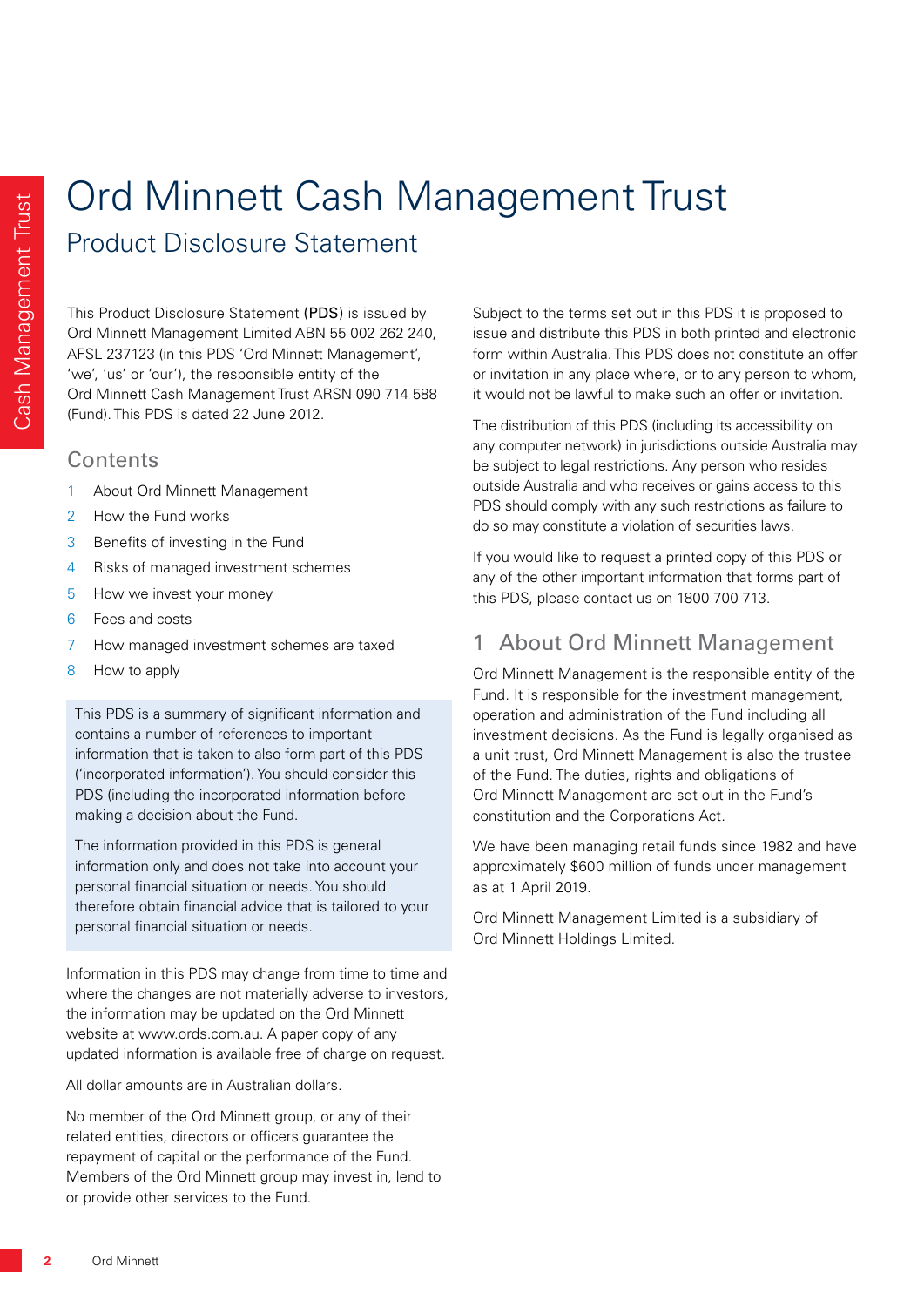# 2 How the Fund works

The Fund is a registered managed investment scheme, organised as a unit trust. When you contribute money to a registered managed investment scheme, your money is pooled together with other investors' money and you are issued with units. The units are a measure of your beneficial interest in the Fund and the Fund assets as a whole. We may issue units in different classes.

We invest the pooled money and manage the assets of the Fund on behalf of all scheme members **(unit holders)**. We hold the assets in our own name (on behalf of unit holders) but may appoint a custodian to do this.

The Fund is governed by a constitution **(Constitution).** Together with the Corporations Act, the Constitution sets out the rules and procedures under which the Fund operates and our rights, responsibilities and duties as responsible entity, as well as those of investors. A copy of the Constitution can be inspected or provided free of charge upon request.

# **Applications and withdrawals**

The application and withdrawal price is fixed at \$1 per Unit. With a typical share or fixed interest fund, the unit price varies as the market price of the relevant fund's assets rises or falls. The unit price for the Fund does not vary given the nature of the Fund's investments and the terms of its Constitution.

The minimum investment, withdrawal and account balance amounts are set out below.

| Initial investment     | \$100 minimum |
|------------------------|---------------|
| Additional investment  | \$100 minimum |
| Withdrawal             | \$10 minimum  |
| <b>Account Balance</b> | \$100 minimum |
|                        |               |

We may accept lesser amounts at our discretion.

Subject to the minimum requirements in the table above, you can increase your investment at any time by buying more units and decrease your investment by withdrawing or transferring some of your units.

Application requests must be received before 3pm Sydney Time on a Business Day for the application to be processed and begin to earn income from that day. For withdrawals the relevant cut off time is 11am Sydney Time on a Business Day.

If we receive your withdrawal request by 11.00am Sydney time on a Business Day, it will be processed on that day.

If we receive it after this time, your withdrawal request will be processed on the following Business Day. In this PDS "Business Day" means a day on which banks are commonly open for business in Sydney, excluding a Saturday, a Sunday or a public holiday.

*You should read the important information about applications, withdrawals and transfers in the Ord Minnett Funds Additional Information Guide before making a decision. Go to section 2 of that guide available from http://www.ords.com.au/documents/forms.html.That material may change between the time you read this PDS and the day when you acquire the units.* 

# **Income distributions**

Net income of the Fund is calculated on a daily basis by adding together all interest and other income on investments plus net realised capital gains (if any) and subtracting Fund fees and expenses (see section 6). The net income is then paid to you on a quarterly basis. Income distributions are typically paid on the first Business Day following the end of the distribution period. However under the Constitution we may take longer to pay distributions. The distribution period normally ends on 31 March, 30 June, 30 September and 31 December each year, although we may change this from time to time.

The amount of income will vary from period to period. Distributions are calculated on a per unit basis. For example, if total net income is \$5 and there are 100 units on issue, then income per unit will be \$0.05. Please note this is an example provided for illustrative purposes and it is not a forecast or projection. Please contact us for information about the Fund's income returns.

You can choose to have your distributions of income:

- reinvested into your CMT account; or
- **paid by electronic credit to your nominated Australian** bank, building society, other Ord Minnett CMT, or credit union account.

If you don't make a choice, we will automatically reinvest your distribution into your Cash Management Trust account. In the event of the death of an investor, the investor or their representative will be deemed to have directed the reinvestment of distributions even if the investor had previously requested, or the investor's representative requests, the distributions to be credited to a bank account. You may change your choice for distribution payments by notifying us in writing at least 5 Business Days before the end of the distribution period, and this will apply to all subsequent distributions.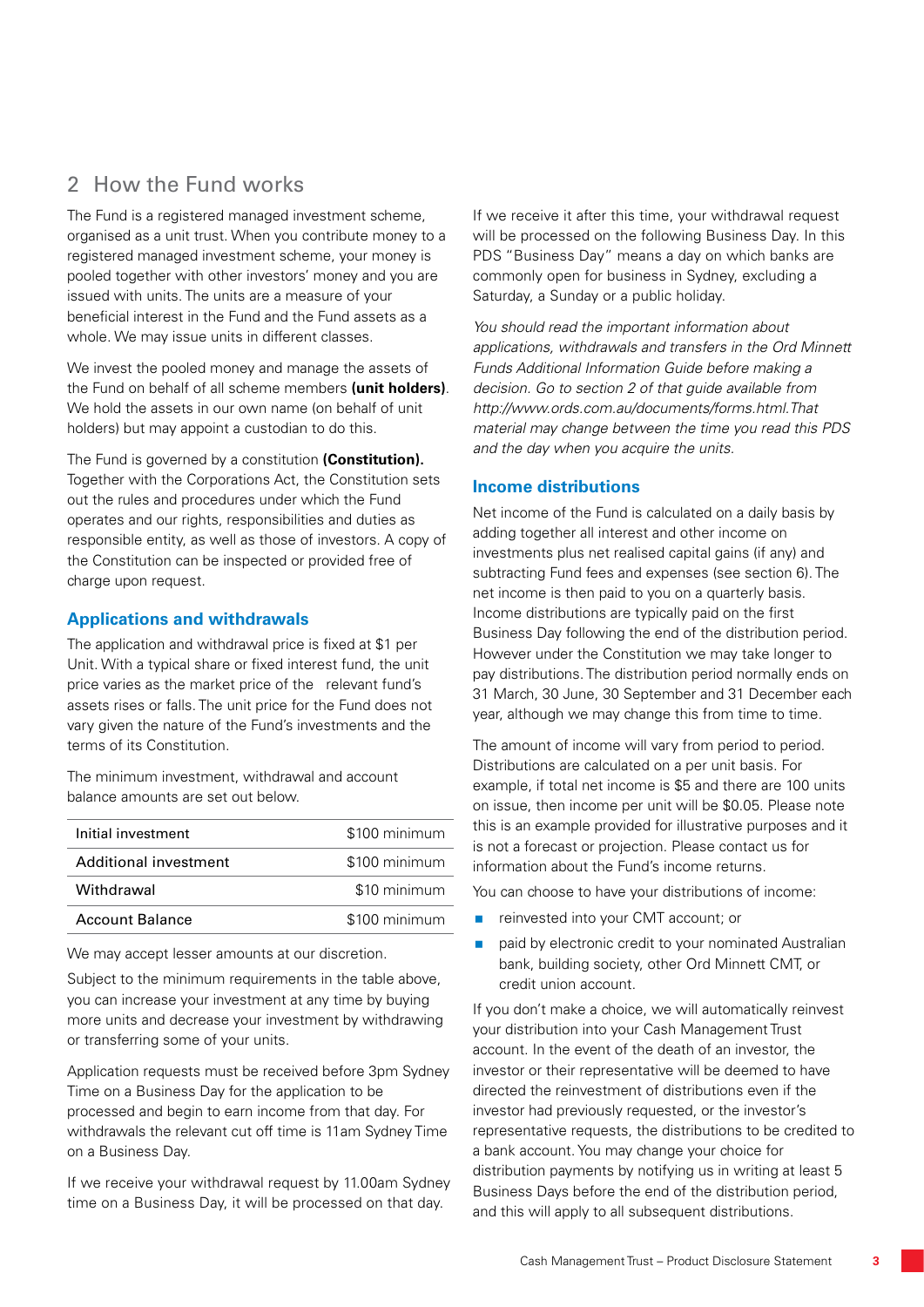# 3 Benefits of investing in the Fund

The Fund makes investments in accordance with its investment strategy with the objective of delivering a competitive level of regular income.

Benefits of investing in the Fund include easy access to funds, capital stability and liquidity while enjoying higher returns than most traditional 'at call' bank accounts, access to a portfolio of bank deposits and interest bearing securities selected by a professional investment manager, regular reporting and online access to account information and access to assistance provided by our Client Services Team.

As a disclosing entity under the Corporations Act, the Fund is subject to certain regular reporting and disclosure obligations. Copies of documents lodged with the Australian Securities and Investments Commission (ASIC) may be obtained from, or inspected at, an ASIC office. You may obtain a copy of the following documents from us: the annual financial report most recently lodged with ASIC by the Fund, any half year financial report lodged with ASIC by the Fund after the lodgement of that annual financial report and before the date of the PDS; and any continuous disclosure notices given by the Fund after the lodgement of that annual report and before the date of the PDS.

*You should read the important information about other benefits of investing in the Ord Minnett Funds Additional Information Guide before making a decision. Go to section 3 of that guide available from http://www.ords.com.au document-repository. That material may change between the time you read this PDS and the day when you acquire the units.*

# 4 Risks of managed investment schemes

#### (a) Investing generally and investing through a managed fund

All investments carry risk. Different investment strategies carry different levels of risk, depending on the assets that make up the strategy. Assets with the highest long-term returns may also carry the highest level of short-term risk.

The value of investments and the level of returns will vary (that is, go up or down). Future returns may differ from past returns. Returns are not guaranteed, and you may lose some of your money. The level of risk for each person will vary depending on a range of factors, including age, investment time frames, where other parts of the investor's wealth are invested, and the investor's risk tolerance. Additionally, laws affecting registered managed investment schemes may change in the future.

#### (b) Summary of significant risks of investing in the Fund

There is no guarantee that the value of your initial investment will be maintained. In other words, the value of your investment may rise or fall. Significant investment risks include:

Market risk – Economic, technological, political, or regulatory factors and market sentiment can change and may affect the value of investment markets and the Fund's investments. We regularly monitor market risk.

Asset specific risk – Individual Fund investments may perform poorly as a result of market factors or factors specific to the investment or its issuer. We aim to minimise this risk through diversification across assets that meet the investment parameters for the Fund.

Liquidity risk – This is the risk that an investment cannot be sold quickly enough to prevent or minimise a loss. Break costs are sometimes incurred when investments are terminated or withdrawn prior to their maturity. A lack of liquidity may also affect the amount of time it takes us to satisfy withdrawal requests. We aim to minimise this risk by actively monitoring the cash levels of the Fund and the markets in which it invests.

Credit or counterparty risk – The issuer of fixed interest or debt securities may fail to pay interest and principal in a timely manner or at all, or negative perceptions of the issuer's ability to make such payments may cause the price, and therefore value, of those securities to decline. We aim to minimise this risk by carefully selecting Fund counterparties.

Outsourcing risk – The payment facilities provided by us in connection with the Fund may involve us entering into support arrangements with outsourced service providers. Such a provider may default in its obligations and cause loss to you, us, or the Fund. We manage this risk by only entering into such arrangements with reputable counterparties, and by regularly monitoring the performance of their obligations.

Interest rate risk – the secondary market price of interest style securities can differ to the initial purchase price, and may be lower than the original and accrued investment value, particularly in a rising interest rate environment.

Manager risk – Investment returns depend on our ability to manage the portfolio of Fund assets successfully. There is a risk the selected investments will not perform to the Fund's investment objective.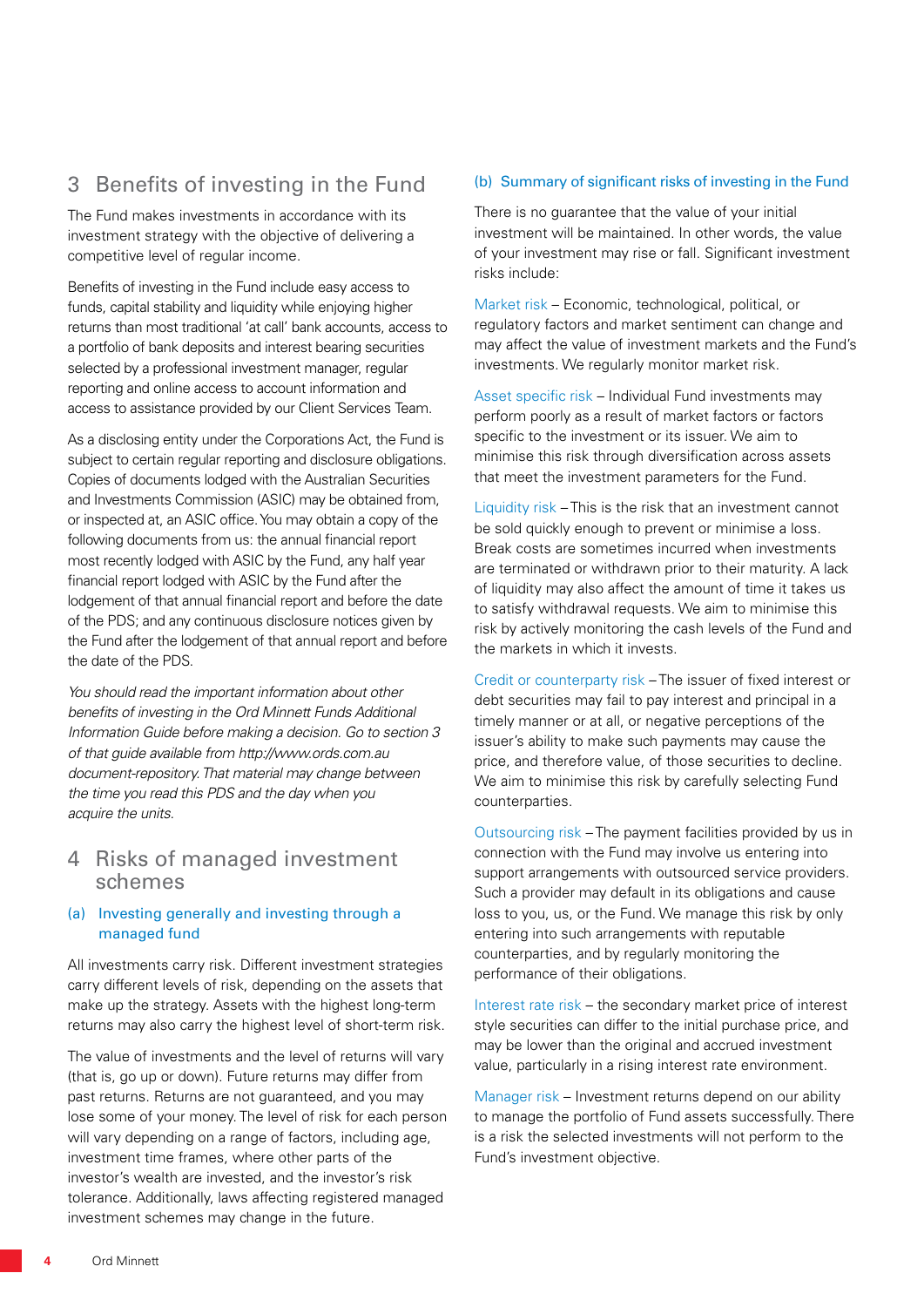# 5 How we invest your money

Warning – in deciding whether to invest in the Fund, you should consider the likely investment return, the risk and your investment timeframe. The Fund does not offer a choice of investment options. As a result, you are not able to switch between options.

| <b>Ord Minnett</b><br><b>Cash Management Trust</b> | The Fund invests in cash and cash like investments and may be suitable for investors who<br>want easy access to their money, capital stability and liquidity, whilst enjoying potentially<br>higher returns than most traditional at call bank accounts.                                                                                   |
|----------------------------------------------------|--------------------------------------------------------------------------------------------------------------------------------------------------------------------------------------------------------------------------------------------------------------------------------------------------------------------------------------------|
| Investment return objective                        | The investment return objective for the Fund is to deliver a competitive level of regular income.                                                                                                                                                                                                                                          |
| Asset classes and<br>strategic allocation          | The Fund will be fully invested in cash and cash like investments, which include bank<br>deposits, bank issued and bank endorsed securities, qualifying corporate securities<br>and government issued and government guaranteed securities.                                                                                                |
|                                                    | The Fund does not propose to enter into any long term borrowing arrangements.<br>However, short term borrowing may occur in relation to the daily management of<br>liquidity. The Responsible Entity may not borrow a total amount that at any one time<br>exceeds 10% of the total value of all investments and cash comprising the Fund. |
| Minimum suggested<br>investment timeframe          | Short term.                                                                                                                                                                                                                                                                                                                                |
| <b>Summary risk level</b>                          | Low. Risk is relatively low when compared to an investment in asset classes such as<br>shares, property and longer dated fixed interest securities. However, it is possible that<br>the returns on your investment may be less than the rate of inflation.                                                                                 |

We may from time to time vary the investment objective and/or asset classes and strategic allocation. We will notify you of any such changes. We do not take into account labour standards, environmental, social or ethical considerations when selecting, retaining or realising investments in the Fund.

# 6 Fees and costs

# **DID YOU KNOW?**

Small differences in both investment performance and fees and costs can have a substantial impact on your long term returns. For example, total annual fees and costs of 2% of your fund balance rather than 1% could reduce your final return by up to 20% over a 30 year period (for example, reduce it from \$100,000 to \$80,000). You should consider whether features, such as superior investment performance or the provision of better member services, justify higher fees and costs. You may be able to negotiate to pay lower contribution fees and management costs where applicable. Ask the fund or your financial adviser.

# **TO FIND OUT MORE**

If you would like to find out more, or see the impact of the fees based on your own circumstances, the

**Australian Securities and Investments Commission (ASIC)** website http://www.fido.asic.gov.au has a managed investment fee calculator to help you check out different fee options.

# **Fees and costs of the Fund**

The following table shows the fees and costs you may be charged for investing in the Fund. This information can be used to compare costs between different simple managed investment schemes. The fees and costs may be deducted from your account balance or deducted from the returns on your investment.

| Type of fee or cost                                | Amount                                 |  |
|----------------------------------------------------|----------------------------------------|--|
| Fees when your money moves in or out of the Fund   |                                        |  |
| Establishment fee                                  | Nil                                    |  |
| Contribution fee                                   | Nil                                    |  |
| Withdrawal fee                                     | Nil                                    |  |
| Termination fee                                    | Nil                                    |  |
| <b>Management costs</b>                            |                                        |  |
| The fees and costs for<br>managing your investment | 1.03% p.a. of the value<br>of the Fund |  |

The management costs for the Fund incorporate goods and services tax **(GST)** after taking into account any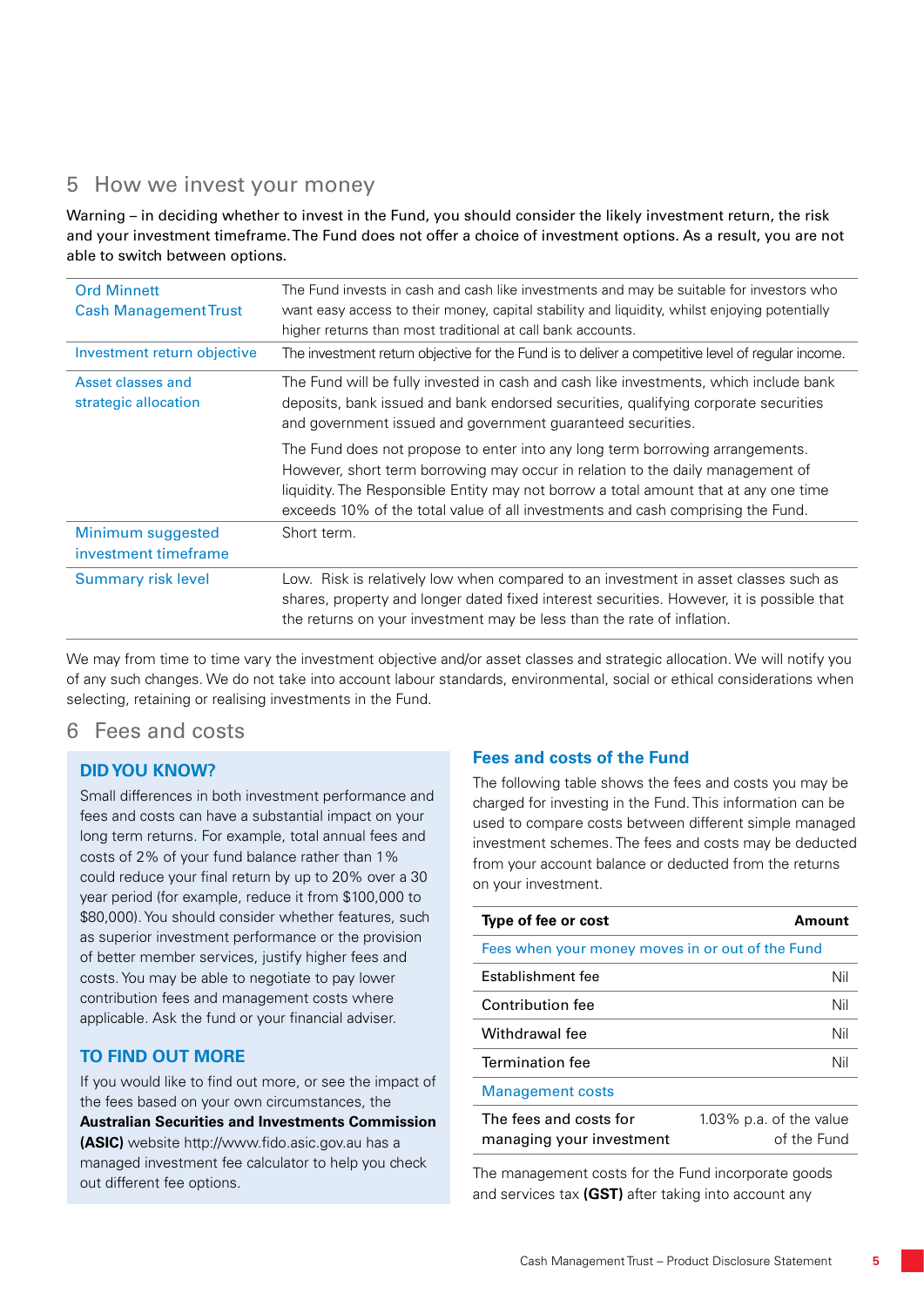expected reduced input tax credits. All fees can change without the investor's consent, subject to the maximum fee amounts specified in the Constitution. At least 30 days prior notice will be given to unit holders before any fee increase or the introduction of a new fee takes effect.

The management fee can be up to 1.16% p.a. of the value of the Fund.

*Warning:* additional fees may be payable to a financial advisor if one is consulted. Please check the relevant statement of advice for details of these fees.

ASIC provides a calculator on its MoneySmart website which can be used to calculate the effect of fees and costs on your investment and your returns.

### **Example of annual fees and costs**

The following table provides an example of how the fees and costs for the Fund can affect your investment over a one year period. You should use this table to compare this Fund with other simple managed investment schemes.

#### **EXAMPLE**

| The Fund                           |                  | Balance of \$50,000 with a<br>contribution of \$5,000 during<br>year                                                                                                                                                                        |
|------------------------------------|------------------|---------------------------------------------------------------------------------------------------------------------------------------------------------------------------------------------------------------------------------------------|
| Contribution<br>fees               | Nil              | For every \$5,000 you put in,<br>you will be charged \$0.                                                                                                                                                                                   |
| <b>PLUS</b><br>management<br>costs | $1.03\%$<br>p.a. | And, for every \$50,000 you<br>have in the Fund you will be<br>charged \$515 each year.                                                                                                                                                     |
| EQUALS cost<br>of Fund             |                  | If you had an investment of<br>\$50,000 at the beginning of<br>the year and you put in<br>\$5,000 during that year you<br>will be charged fees of \$515.<br>What it costs you will<br>depend on the fees you<br>negotiate with us. $\wedge$ |

#### **\* Additional fees may apply. Establishment fee –** \$Nil,

**And,** if you leave the Fund early, you may also be charged withdrawal fees of \$Nil.

^ Please note that this example is very simplistic. For illustrative purposes, the above example assumes that management costs were calculated on a balance of \$50,000, invested for a full year. It does not take into account any management costs that would be charged on the additional \$5,000 contributed during the year. For example, if the additional \$5,000 contribution was invested for only 6 months, then you would be charged approximately \$540.75 for the year.

*You should read the important information about fees and costs in the Ord Minnett Funds Additional Information Guide before making a decision. Go to section 4 of that guide available from http://www.ords.com.au/documents/ forms.html. That material may change between the time you read this PDS and the day when you acquire the units.*

# 7 How managed investment schemes are taxed

Warning: Investing in a registered managed investment scheme is likely to have tax consequences. You are strongly advised to seek professional tax advice.

Registered managed investment schemes do not pay tax on behalf of investors. Investors will be assessed for tax on their share of the net taxable income of the Fund (both income and capital gains) in the financial year to which their entitlement relates, regardless of whether the income is reinvested in additional units.

*You should read the important information about taxation in the Ord Minnett Funds Additional Information Guide before making a decision. Go to section 5 of that guide available from http://www.ords.com.au/documents/forms.html. That material may change between the time you read this PDS and the day when you acquire the units.*

# 8 How to apply

To invest in the Fund you should:

- Read this PDS, including the important incorporated information in the Ord Minnett Funds Additional Information Guide.
- 2 Complete all sections of the application form that accompanies the Additional Information Guide **(Application Form)** and read and sign the declaration in the Application Form.

Your original Application Form, supporting identification, additional documentation as required, and cheque must be posted to Ord Minnett Management Ltd, GPO Box 2613, Sydney NSW 2001. Alternative payments methods are described in the Application Form.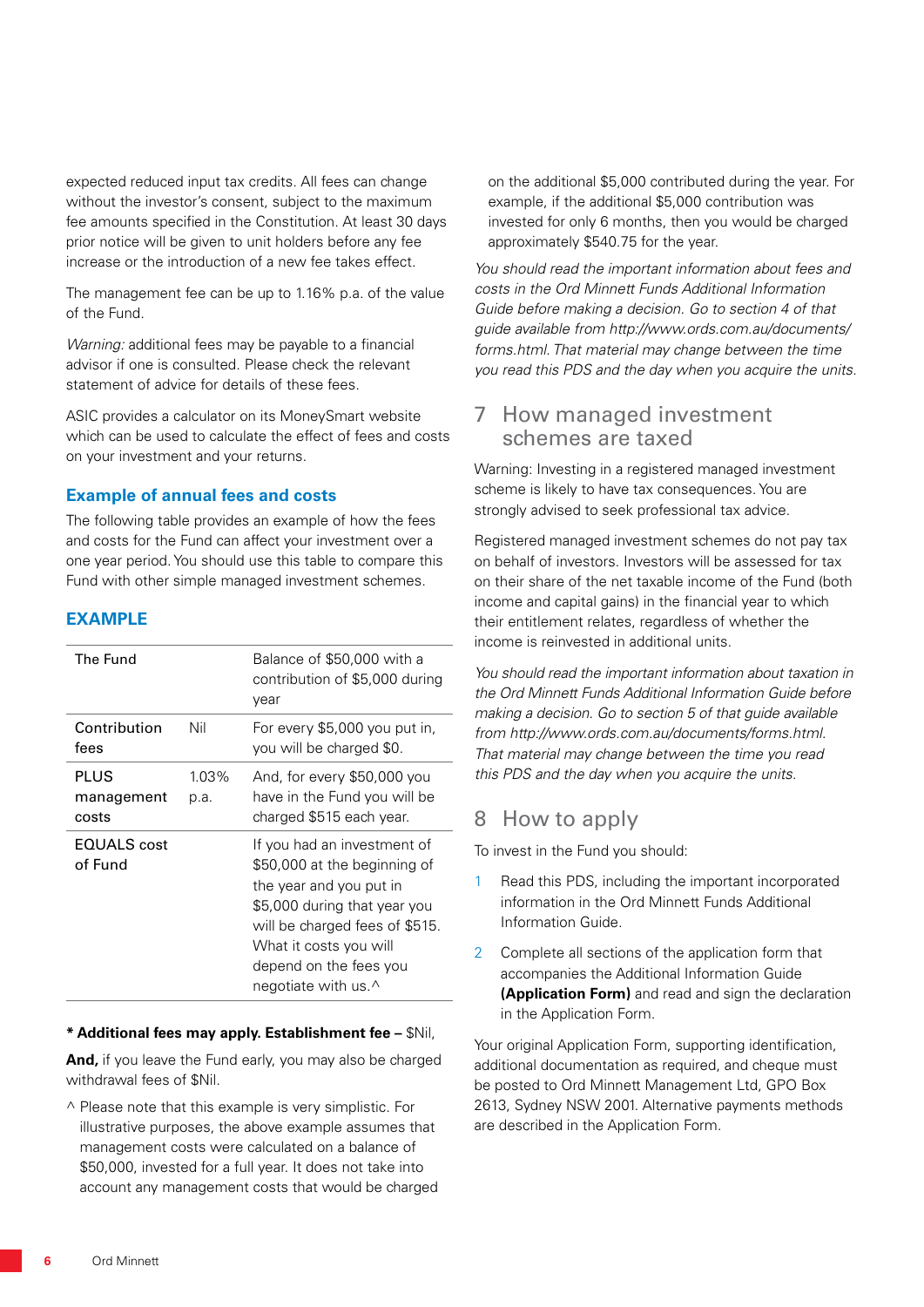# **Cooling Off**

A 14 day cooling-off period applies during which you may change your mind about your application for units and request the return of your money in writing. Generally, the cooling-off period runs for 14 days from the earlier of the time your application is confirmed, or the end of the fifth Business Day after your units are issued. Cooling-off rights will not apply to additional applications, reinvested distributions or where an investment is made through a master fund or wrap account. The amount refunded to you may be less than your investment amount due to adjustments for any expenses, applicable taxes or transaction costs incurred between the date of the application and the date of withdrawal.

# **Complaints**

If you have a complaint or other concern, you should first contact our Client Service Team on 1800 700 713 and discuss your complaint or concerns. If your concerns are not resolved to your satisfaction then please write to the Compliance Manager of Ord Minnett Management Limited, Level 8, 255 George Street, Sydney NSW 2000 (or GPO Box 2613, Sydney NSW 2001).

Ord Minnett is required to deal with client complaints in accordance with the relevant Australian Standard. If you are dissatisfied with our response to you complaint you may contact:

#### **The Australian Financial Complaints Authority**

Telephone: 1800 931 678 Website: www.afca.org.au Email: info@afca.org.au Mail: GPO Box 3, Melbourne VIC 3001